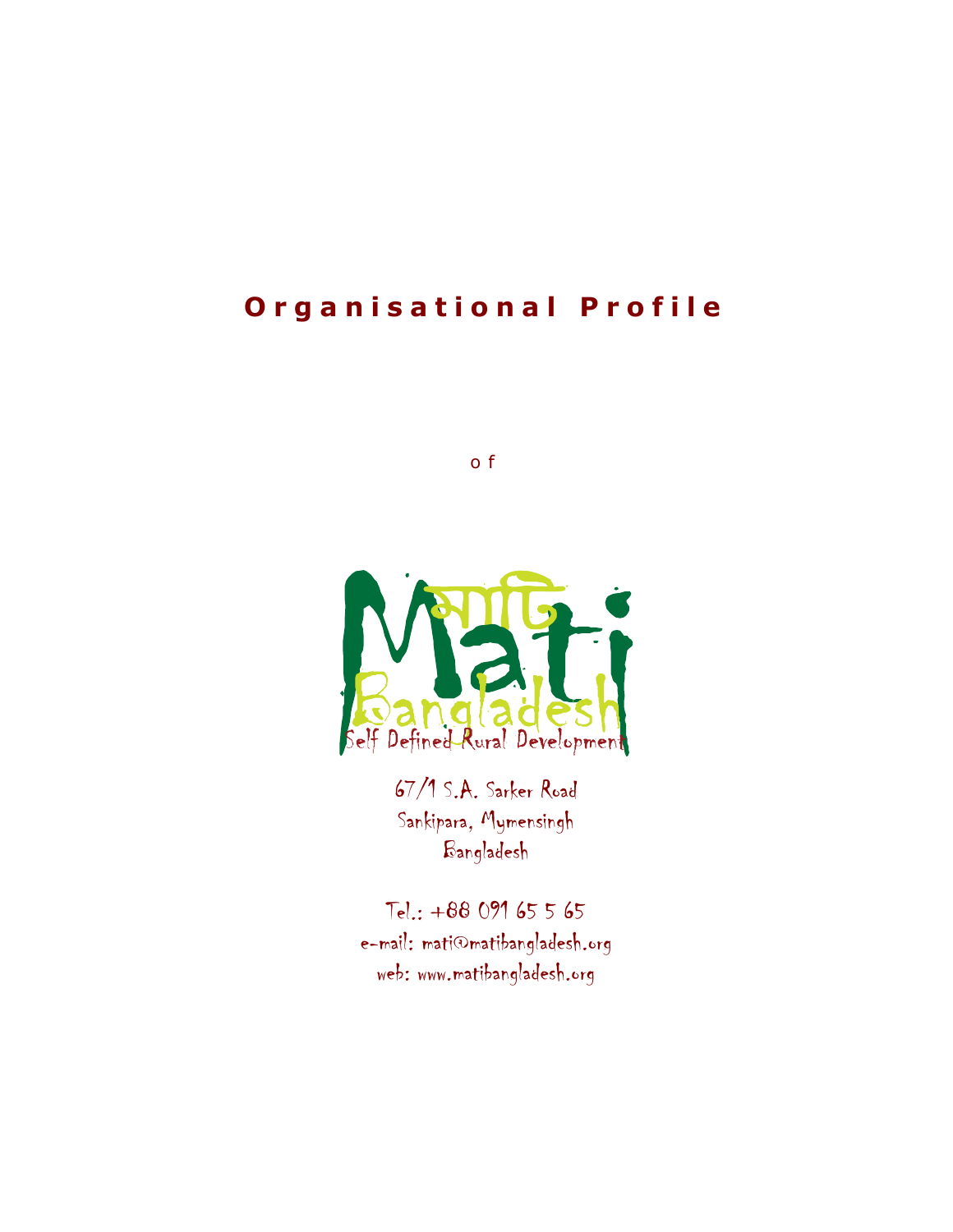

# **Name of the Organisation**

Mati NGO

## **Address of Head Office**

67/1 S.A. Sarker Road, Sankipara, Mymensingh, Bangladesh

#### **Phone Numbers**

+880 1552 435520, +880 1712 778844

## Web and eMail Address

www.matibangladesh.org mati@matibangladesh.org

## **Head of the Organisation/Designation**

Lenen Rahaman, ED

## **Contact Person/Designation**

Rafiquul Chowdury, Chief of Administration

## **Status of Registration**

NGO Affairs Bureau Dhaka, Registration No: 1524, Date: 16.05.2000

## **Mat i's Locations**

Mati works in rural, semi-urban and urban areas. The organisation has its Head Office in Mymensingh, with Field Offices in

- **Churkei/ Borobilerpar** ( District Mymensingh)
- **Azmotpur/ Harguzirpar/ Dapunia** ( District Mymensingh)
- **Huzurikanda/Chandrokona** (District Sherpur)
- **Pirgacha: Kailakhuri Healthcare Project KHCP** (District Tangail)

Although Mati's main activities are at the moment limited to three districts, Mati has the organizational capacity to carry out fieldwork nationwide, and currently the permission to work in five districts (Gazipur and Dhaka).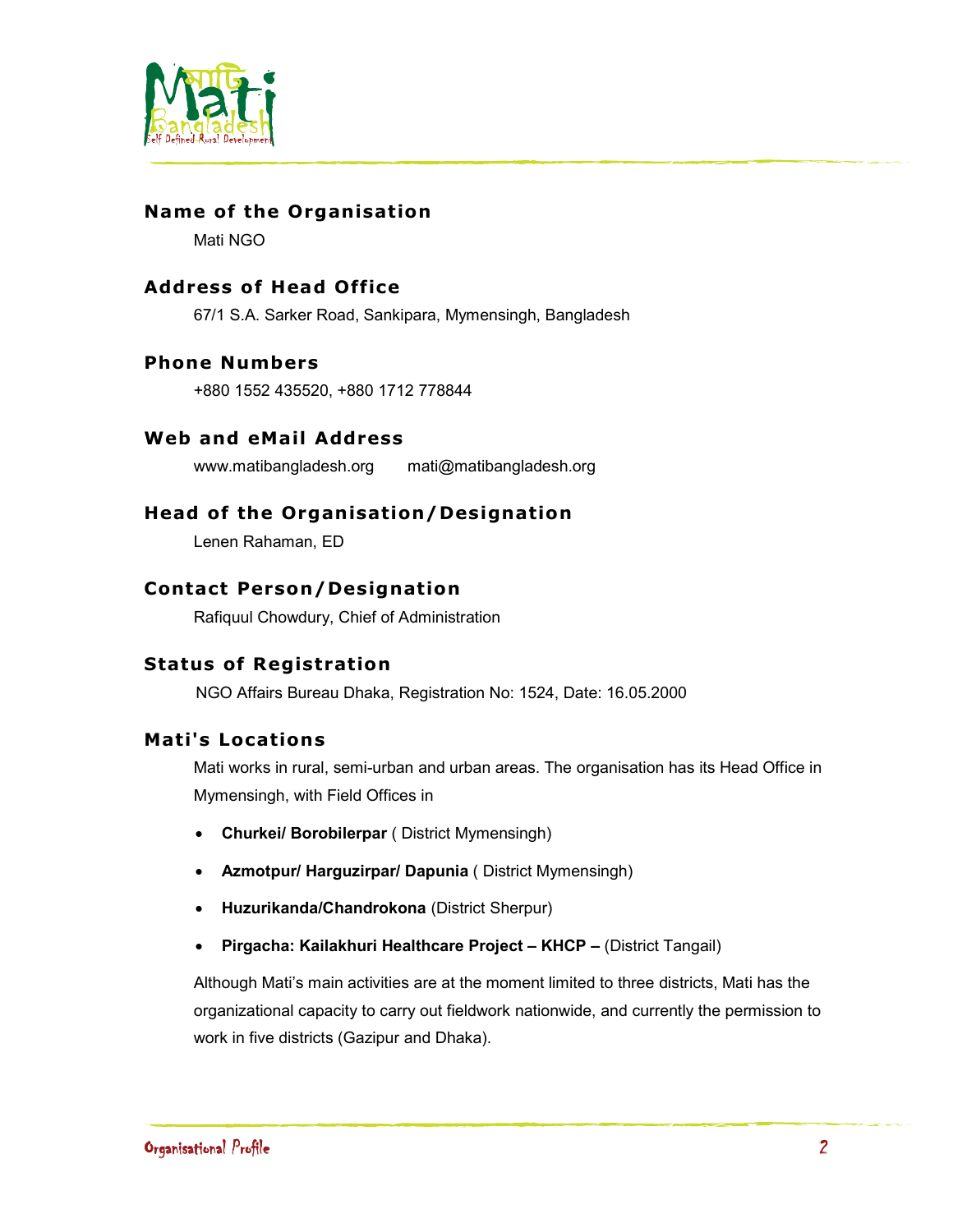

# **Number of paid Staff**

205 paid staff, 4 international experts on voluntary allowance basis

# **Annual Budget Size**

App. 400.000,00 €

## **Target Groups**

Mati focuses on people below the poverty line and marginalised sections of the society, especially women, religious minorities, and extreme poor families, predominantly in the rural areas.

## **Sectoral Specialisation**

- Poverty Alleviation
- Women Empowerment & Women's Rights
- Primary Healthcare and Sanitation
- Awareness, Education & Vocational Training
- Environmental Conservation, Climate Change, Renewable Energy and Organic **Agriculture**
- Human Rights
- Rural Infrastructure Development

## **Mati's Skills and Capacities**

- All Mati staff on the administrational level and Higher Field Level have University degrees or equivalent qualification
- Mati has four international experts with degrees in Civil Engineering (Mainz/Germany), Political Science (Freiburg/ Germany), Medical Degree (New Zealand), and law (New Zealand).
- Ecological Policy to ensure real sustainabiltiy. Therefore Mati does not own cars.
- written administrative, gender, staff, HIV/Aids and ecological policy. Mati has a strong financial monitoring of the field acitivities.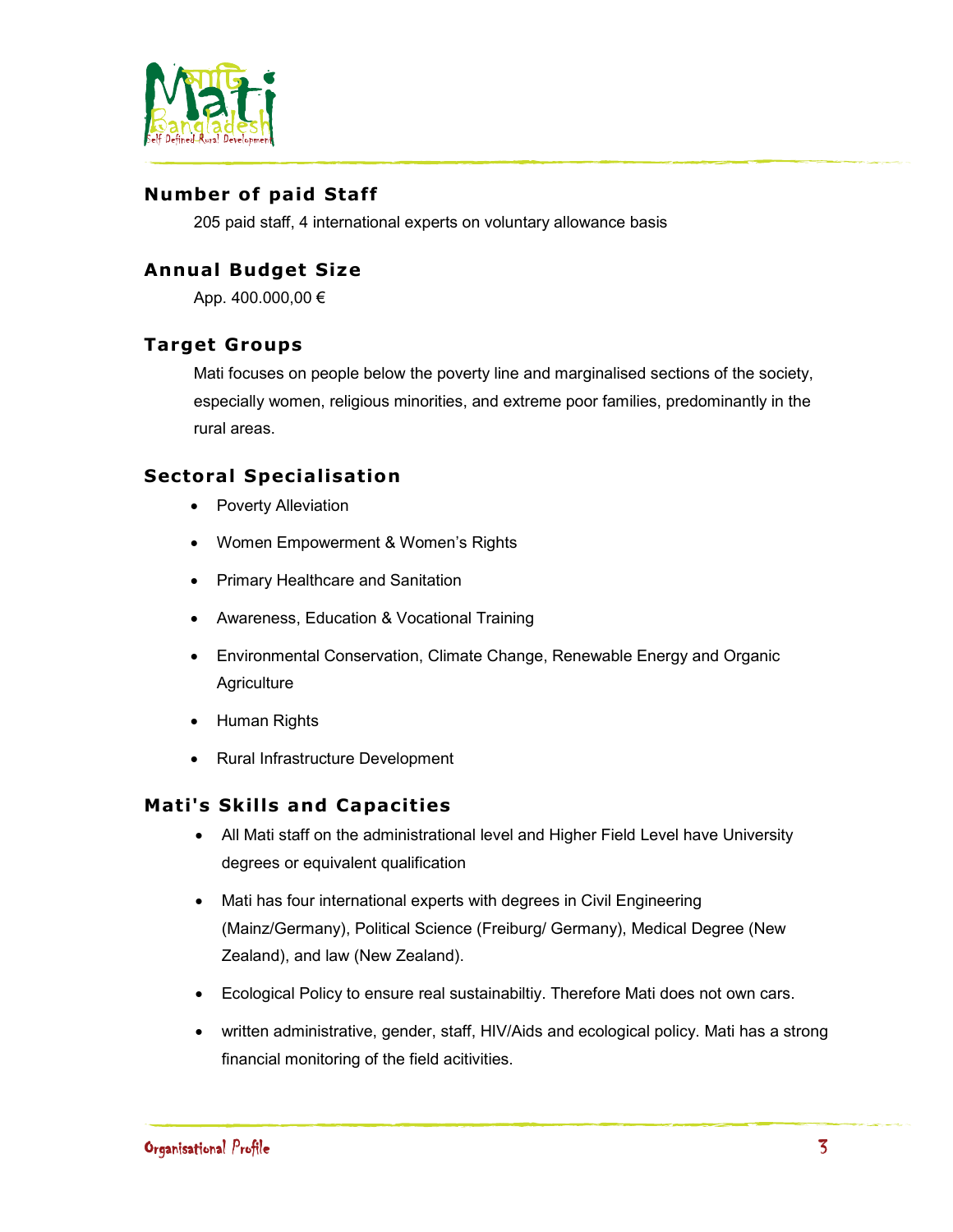

- General high proficiency with field surveys, questionnaire-development, and an SPSS database (programming and evaluation)
- Mati has its own training facilities for day-trainings and training facilities with accomodation for 35 persons.
- Mati has developed one 16-page brochure and a number of leaflets on its projectactivities for German donors and local awareness campaigns, as well as several travelling exhibitions on various topics
- Mati has compiled a 100 page study on SWM in Mymensingh
- updated income tax clearance certificate

# **Mati's additional Skills**

- extremely motivated and dedicated staff
- pro-poor set-up
- Management is fluent in English, Bangla and German
- All High Administrative Officers are fluent in Bangla and English
- innovative approaches
- highly flexible and adaptive to arising challenges
- ecological awareness

## **Current Major Activities**

- Enhancing Gender Equality and Food Security for the extreme poor through a family based approach with 750 families and local partners – BMZ assisted
- Kailakuri Health Care Project: Rural Hospital Facilities and Diabetes Treatment Centre, Healthcare for the poor by the poor. In-patient facility for 50 patients. 42.000 out-patients treated per year.
- MATI Healthcentre and satellite stations: Out-patient Facility for app. 300 patients per month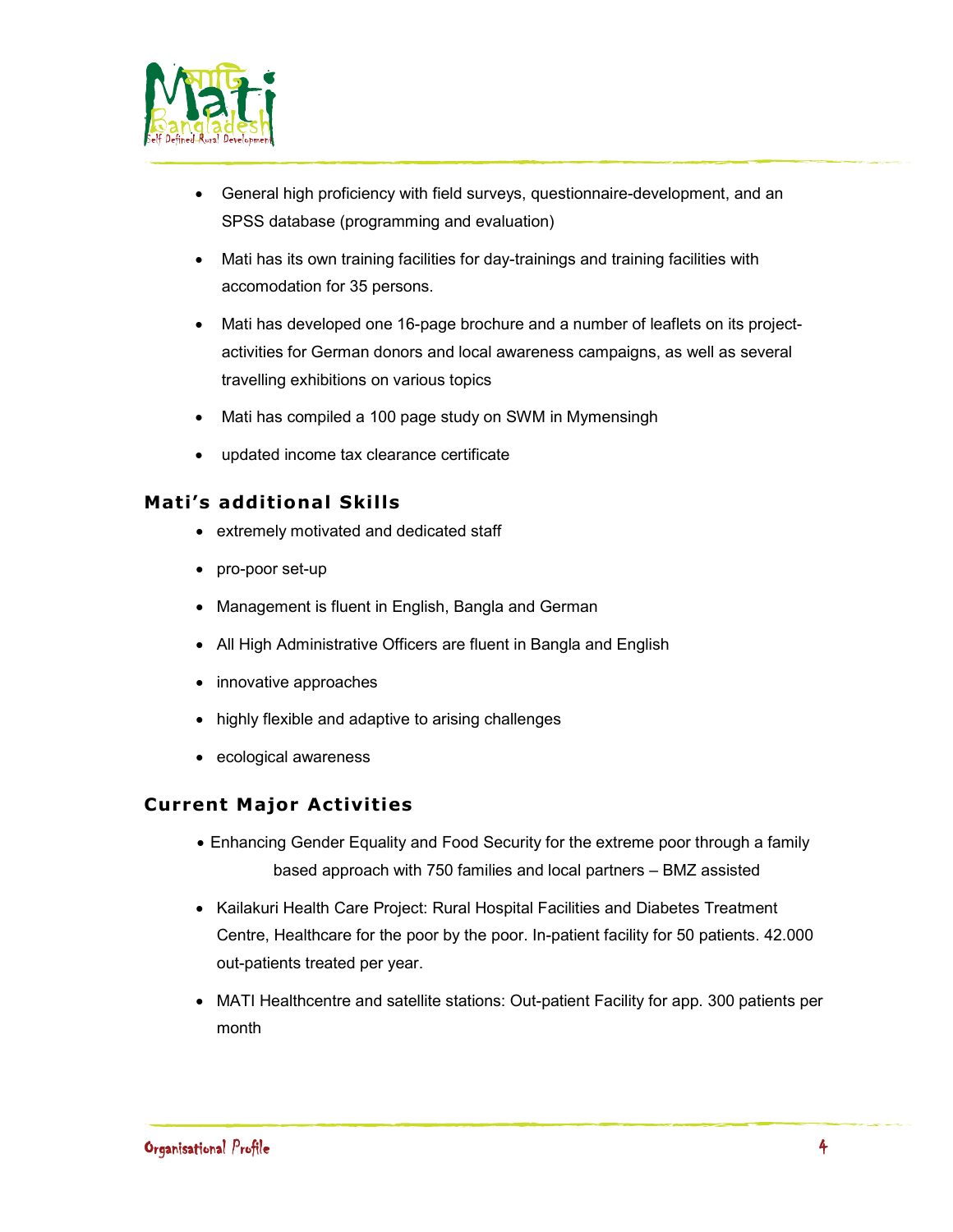

- Kitchen Garden and Organic Agriculture Project with 270 small farming families (including demonstration and training facilities, both internal and external) – Misereor assisted
- Integrated Development Approach for the Extreme Poor (IDAEP) with currently 370 families – assisted through Bread for the World and GIZ, Germany
- Millennium Village Harguzirpar: self-defined village development in the framework of the MDGs: 300 HHs, water& sanitation, primary healthcare, education, women empowerment, vocational training and income generation, infrastructure development, funded by Stiftung Bruecke
- Community Building and Capacity Strengthening with special focus on Women's and Children's Rights in Mymensingh Sankipara, assisted through Bistum Limburg, **Germany**
- MATI Livelihood Development Program, 3000 families assisted through Mati e.V.
- Water & Sanitation Project for rural areas: assisted through Mati e.V.
- Primary School for 300 children of rural poor families, assisted through Mati e.V., Germany, Stiftung Brücke, German Embassy Dhaka
- Ashar Alo School Stipend Program, especially for girls, 200 participants.
- "Let the Sunshine in: Community based blindness prevention" in Nakla Thana, Sherpur, supported by Andheri Hilfe e.V. , Bonn
- Climate Change Awareness Campaign, Eve-teasing campaign, Right to Food Campaign,in public and educational institutions in Mymensingh, Sherpur and Dhaka
- Vocational Training in PC & Office Management for 150 students yearly, supported through German Embassy, Dhaka, & 3. Weltladen e.V. Germany, Hessen Agentur
- Vocational training for carpentry with 20 students yearly, initially supported through BMZ, now self-supporting.
- Vocational training for sewing/ tailoring with 90 students yearly, initially supported through BMZ, now self-supporting
- Mobile trade training (sewing) in Huzurikanda Nakla and surrounding Brahmaputra Char areas, with app. 80 women annually, supported by Weltladen Ludwigsburg.